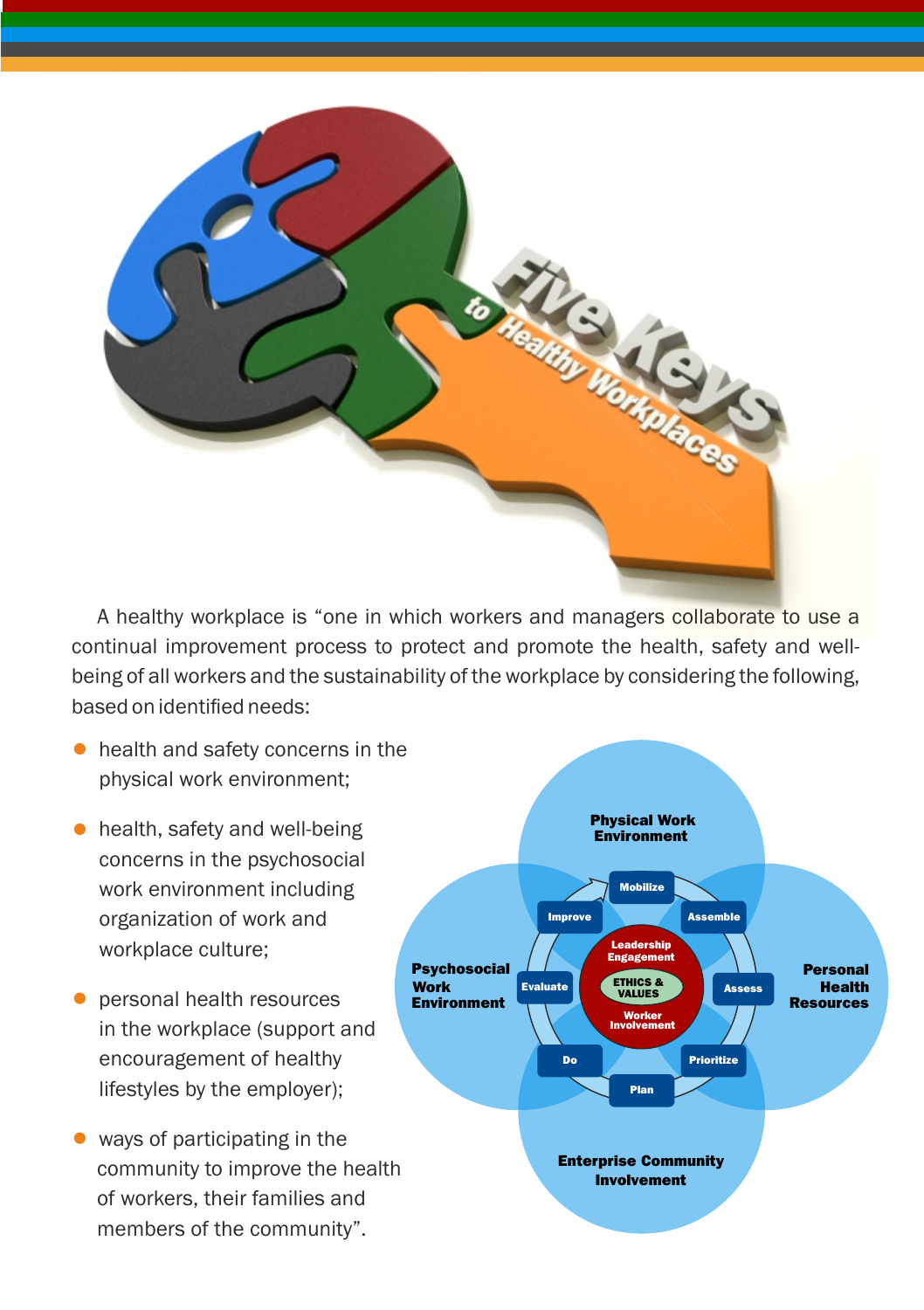# **Key 1: Leadership commitment and engagement**

- Mobilize and gain commitment from major stakeholders (e.g. senior leadership, union leadership) to integrate healthy workplaces into the enterprise's business goals and values.
- Get necessary permissions, resources and support.
- Provide key evidence of this commitment by developing and adopting a comprehensive policy that is signed by the enterprise's highest authority which clearly indicates that healthy workplace initiatives are part of the organization's business strategy.

## Key 2: Involve workers and their representatives

- Workers and their representatives must not simply be "consulted" or "informed" but must be actively involved in every step of the risk assessment and management process from planning to evaluation considering their opinions and ideas.
- It is critical that workers have some collective means of expression.

#### Key 3: Business ethics and legality

- One of the most basic of universally accepted ethical principles is to "do no harm" to others and to ensure employees' health and safety.
- Adhere to workers' social and ethical codes as part of their role in the broader community.
- Enforce occupational health codes and laws.
- Take responsibility for workers, their families and the public and avoid undue risks and human suffering.

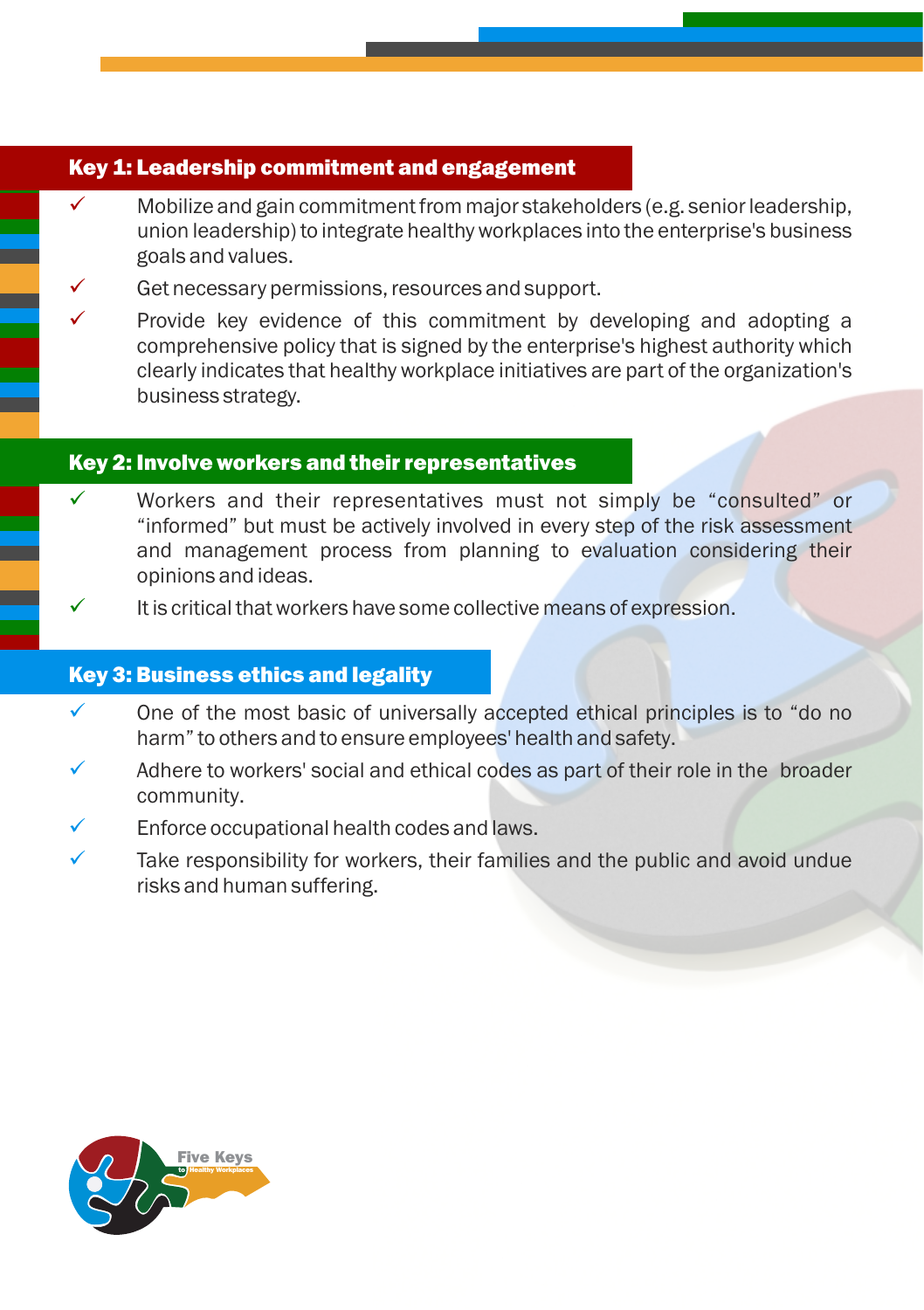# Key 4: Use a systematic, comprehensive process to ensure effectiveness and continual improvement

- $\checkmark$  Mobilize strategic commitment to a healthy workplace.
- $\checkmark$  Assemble the resources required.
- Assess the current situation and the desired future.
- $\checkmark$  Develop priorities.
- $\checkmark$  Develop a comprehensive overall plan and specific project action plans by learning from others, for example, consult experts from a local university or ask experienced union leaders to act as mentors, visit other enterprises, consult the virtual world.
- $\checkmark$  Implement the plan.
- Evaluate the acceptance and effectiveness of the plan.
- Improve when circumstances indicate it is needed.

## Key 5: Sustainability and integration

- Gain senior management commitment to use a health, safety and well-being "filter" for all decisions.
- Integrate the healthy workplace initiatives into the enterprise's overall strategic business plan.
- Use cross-functional teams or matrices to reduce isolation of work groups and establish a health and safety committee and a workplace wellness committee.
- Evaluate and continuously improve.
- Measure not only financial performance but also customer knowledge, internal business processes and employees' learning and growth to develop long-term business success.
- Maintain a comprehensive view to workplace health and safety and examine all aspects to identify a wider range of effective solutions
- Consider external influences such as lack of primary health care resources in the community.
- Reinforce and recognize desired behaviour through performance management systems that set behavioural standards and output targets.